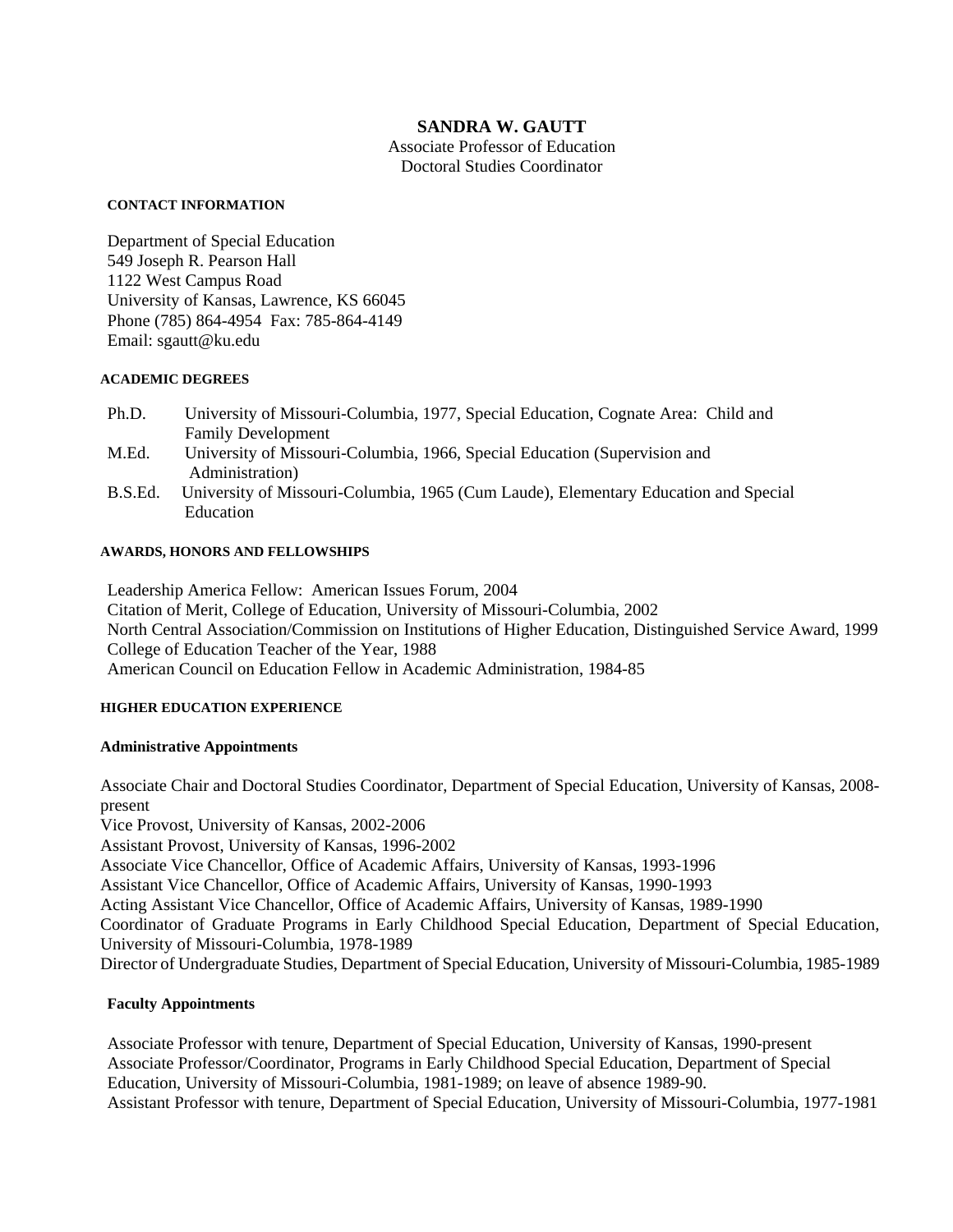#### **HIGHER EDICATION ADMINISTRATIVE AREAS OF RESPONSIBILITIES (1989-2006)**

Campus faculty development initiatives including new tenure-track faculty series focusing on academic life and institutional expectations; coordination with the Graduate School on preparing future faculty initiatives; professional development for department chairpersons; interpretation and development of policies related to faculty issues, including leaves, consulting, sabbatical leaves, promotion and tenure, mid-probationary reviews; faculty evaluation initiatives; coordination of the campus promotion and tenure process; University Committee on Promotion and Tenure, University Committee on Sabbatical Leaves, and University Committee on Distinguished Professorships; Provost Office liaison for the Schools of Fine Arts, Architecture, Law, Business and Journalism, development and line responsibility for campus teaching and instructional development units (Center for Teaching Excellence, Instructional Development and Support), campus facility planning for the integration of technology in instruction, Preparing Future Faculty Advisory Committee, and Graduate Education Task Force.

## **PUBLIC AND PRIVATE SCHOOL TEACHING EXPERIENCE**

Supervisor, Itinerant Services, Special School District of St. Louis County, Missouri, 1970-1971 (Supervised 30 teachers, and maintained liaison with 25 school districts).

Itinerant Teacher, Learning Disabilities, Special School District of St. Louis County, Missouri, Town and Country, Missouri, 1969-1970

Instructor/Supervising Teacher, Hospital School, University Hospital and Clinics, University of Missouri, Columbia, Missouri, 1968-1969

Teacher, Moderately Mentally Retarded, Woodhaven Learning Center, Columbia, Missouri, 1966-1968

### **MODEL DEMONSTRATION EXPERIENCE**

Project Director, Early Intervention Program, Department of Special Education, University of Missouri-Columbia, 1979-1981; Project LINCS (Linking Infants in Need with Comprehensive Services) and Project LINCS/OUTREACH, Department of Special Education, University of Missouri-Columbia, 1981-1985

Developed and administered two model demonstration and subsequent outreach programs. Administrative duties included program management, budget development and fiscal decisions, personnel management (i.e., recruitment, hiring and supervision of 8 professional and 2 support staff positions), and liaison with the funding agency and University offices.

## **REPRESENTATIVE PROFESSIONAL CONSULTANCIES**

U.S. Information Agency/United Arab Emirates Ministry of Higher Education: Evaluation of the Private College System for Potential Accreditation Purposes and Development of Ministry Accreditation Standards. May 1997.

U.S. Department of Education: WESTAT Review Panel – OSEP Leadership Programs, 2010, OSEP Standing Review Panel, Office of Special Education Programs, 1998, 1999, 2000, 2008, 2009, 2010; OSEP Program Evaluation Team, Early Childhood Learning Opportunities Research Institute, Orelena Hawks Puckett Institute, Asheville, North Carolina, 1998; Grant Review Panelist, Directed Research, Office of Special Education Programs, 1998; Grant Review Panelist, Handicapped Children's Early Education Program, 1983, 1984, 1985, 1986, 1988, 1993, 1995; Grant Review Panelist, Division of Personnel Preparation, 1979, 1980, 1987-1994

U.S. Department of Defense Dependent Schools: Program Consultant, Early Childhood Special Education Programs (Belgium, Germany, Netherlands). May 1995

 Missouri Department of Elementary and Secondary Education: Special Education Certification Study Group (development of Early Childhood/Early Childhood Special Education certification standards), 1988; Principal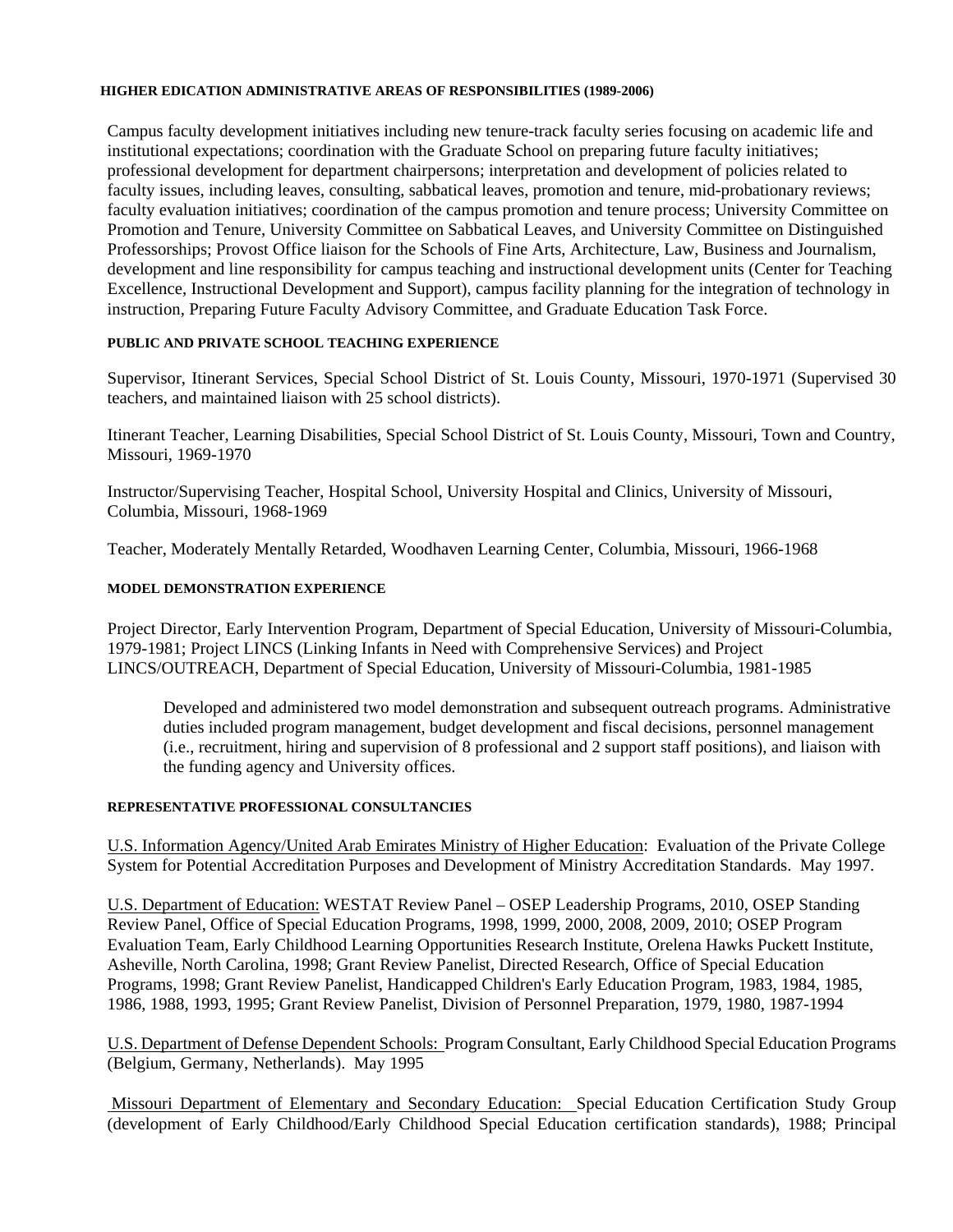Consultant, State Planning Activities for Early Childhood Special Education, 1986-1990

#### **FUNDED GRANT PROPOSALS**

Designing a Field-Generated Training Model for Early Childhood Special Educators. Agency: Missouri Department of Elementary and Secondary Education. Funded 1988-89. Award level \$4,500.

- Personnel Preparation for Early Childhood Special Education, Severely Handicapped, and Secondary/Transition Models. [Principal Investigator] Agency: Division of Personnel Preparation, U.S. Department of Education. Funded 1987-90. Award Level \$164,000.
- Project LINCS/OUTREACH. [*Principal Investigator*] Agency: Handicapped Children's Early Education Program, Office of Special Education Programs, U.S. Department of Education. Funded 1984-85. Award \$94,000. (1 of 20

projects funded nationally)

- Project LINCS (Linking Infants in Need with Comprehensive Services). [*Principal Investigator*] Agency: Handicapped Children's Early Education Program, Office of Special Education Programs, U.S. Department of Education. Funded 1981-84. Award \$270,000. (1 of 40 projects funded nationally)
- Early Childhood Special Education/Early Childhood Education Institute. [*Principal Investigator*] Agency: Missouri Department of Elementary and Secondary Education. Funded July 1980. Award \$20,000.

Early Intervention Program for Handicapped and High Risk Children, Ages Birth to Five Years. [*Principal Investigator*] Agency: Handicapped Children's Early Education Program, Office of Special Education Programs, U.S. Department of Education. Funded 1978-81. Award \$312,500.

#### **SELECTED PUBLICATIONS AND REPORTS**

#### **Book Chapters**

Gautt, S. (1996). Early childhood special education. In Meyen, E.L. (ed.). *Exceptional children in today's schools.* (3rd ed.). Denver: Love Publishing Co.

Gautt, S. (1990). Today's approach to early childhood special education. In Meyen, E. L. (ed.). *Exceptional children in today's schools.* (2nd.ed.). Denver: Love Publishing Co.

#### **Contract Documents**

- Peterson, N. & Gautt, S. (1988). Resources for professionals in early childhood special education: A guide to published literature and other printed materials. (Contract document for the Missouri Department of Elementary and Secondary Education)
- Peterson, N. & Gautt, S. (1988). Competencies for teachers of handicapped young children, birth to age five: A guide for personnel training programs. (Contract document for the Missouri Department of Elementary and Secondary Education)
- Gautt, S. (1986). Analysis of the level of current provision of services to handicapped children in Illinois under age five (Chapter 4). In Meyen, E.L., Peterson, N.L., & Gautt, S. Illinois needs assessment for early childhood-handicapped services. Springfield, IL: Illinois State Board of Education, Department of Special Education.
- Peterson, N.L., Gautt, S., & Steeples, T. (1986). Policy Analysis (Component 4). In Meyen, E.L., Peterson, N.L., & Gautt, S. Illinois needs assessment for early childhood-handicapped services. Springfield, IL: Illinois State Board of Education, Department of Special Education.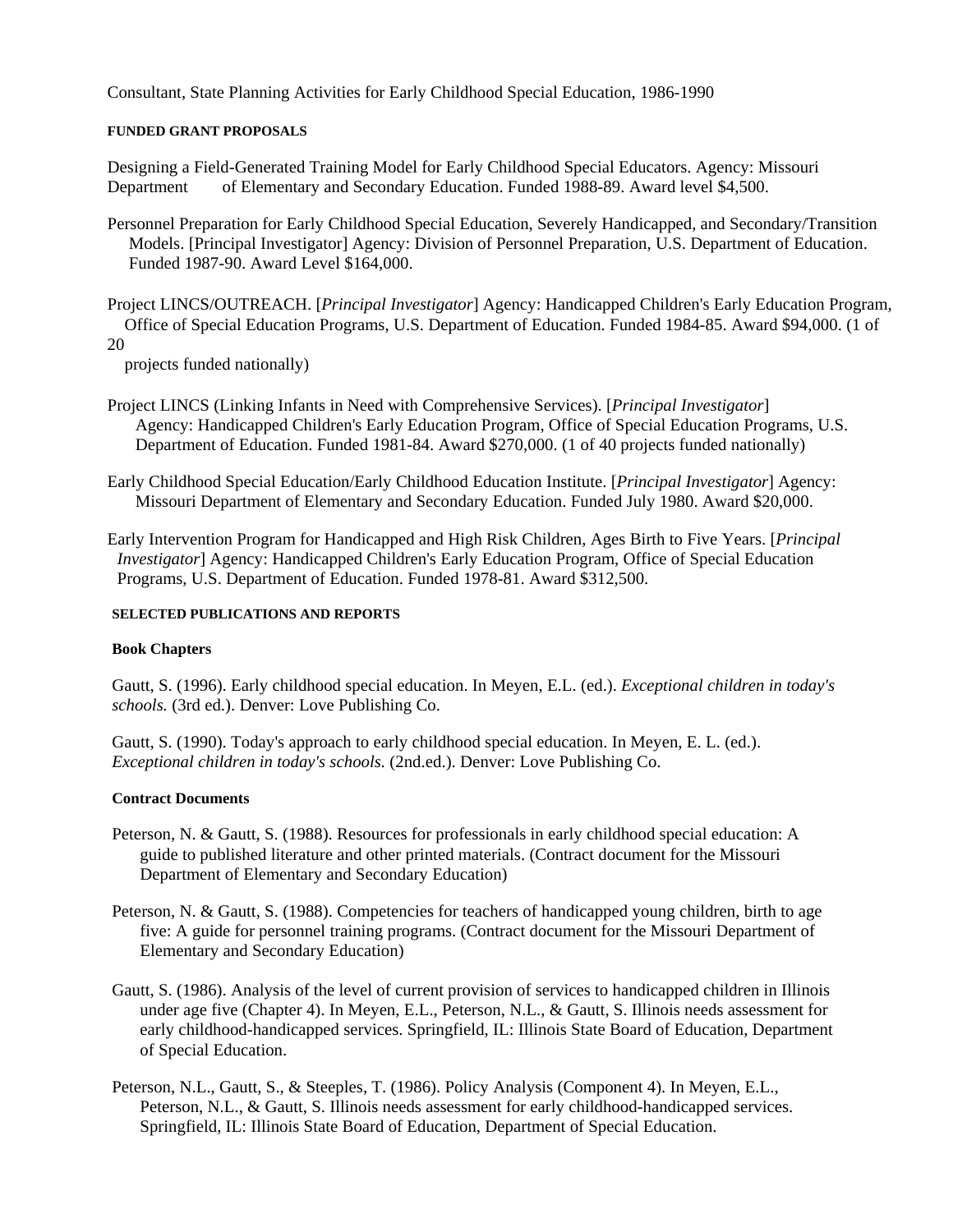- Meyen, E.L., Peterson, N.L. & Gautt, S. (1986). Illinois needs assessment for early childhoodhandicapped services. Springfield, IL: Illinois State Board of Education, Department of Special Education.
- Gautt, S. (1985). Analysis of the level of current provision of services to handicapped children in Missouri under age five (Chapter 4). In Meyen, E.L., Peterson, N.L., Gautt, S. & Behr, S. Missouri needs assessment for early childhood-handicapped services. Jefferson City, MO: Missouri Department of Elementary and Secondary Education, Division of Special Education.
- Meyen, E.L., Peterson, N.L., Gautt, S., & Behr, S. (1985). Missouri needs assessment for early childhoodhandicapped services. Jefferson City, MO: Missouri Department of Elementary and Secondary Education, Division of Special Education.

Gautt, S., Howard, C., & Kukic, M. (1974). Social Interaction Skills Program. Austin, TX: Texas Education Agency (under USDE/BEH contract for Project PRIME).

#### **Journal Articles**

- Gautt, S. (1986). "Community Linkage Development: A Process for Expanding Services to High Risk and Handicapped Infants and Their Families." *Rural Special Education Quarterly, Vol. 7(1)*, 16-20.
- Gautt, S. (Summer 1978). "The Discrimination Learning Processes of Behaviorally Disordered Children." *Monographs in Behavioral Disorders, Vol. 1, No. 1.*

#### **Instructional and Training Materials**

Gautt, S. and Coffman, T. (1985). *Community Linkage Development: A Resource Guide.* Columbia, MO: University of Missouri-Columbia.

Meyen, E., Gautt, S., & Howard, C. (1976). *Instructional Based Appraisal System.* Belleview, WA: Edmark Publishing Company.

#### **Project Reports**

Gautt, S. (1985). Project LINCS/OUTREACH, Final Report. Columbia, MO: University of Missouri-Columbia

- Gautt, S. (1984). Project LINCS: Program Impact, Final Report, Volume II. Columbia, MO: University of Missouri-Columbia.
- Gautt, S. (1984). Project LINCS: A Process for Expanding Comprehensive Services to Rural Areas, Final Report, Volume I. Columbia: University of Missouri-Columbia.
- Gautt, S. et al, (1981) *Early Intervention Program: Program Development Manual.* Columbia, MO: University of Missouri-Columbia.
- Gautt, S. (1981). Early Intervention Program: An Ecological Approach to Intervention for Infant and Preschool Handicapped Children and Their Families. Final Report. Columbia: University of Missouri-Columbia.

## **PROFESSIONAL HIGHER EDUCATION ACTIVITIES**

#### **National**

Regional Institutional Accreditation: Commission on Institutions of Higher Education, North Central Association of Colleges and Schools, Board of Trustees, 1998-99; Commissioner, 1995-98; Institutional